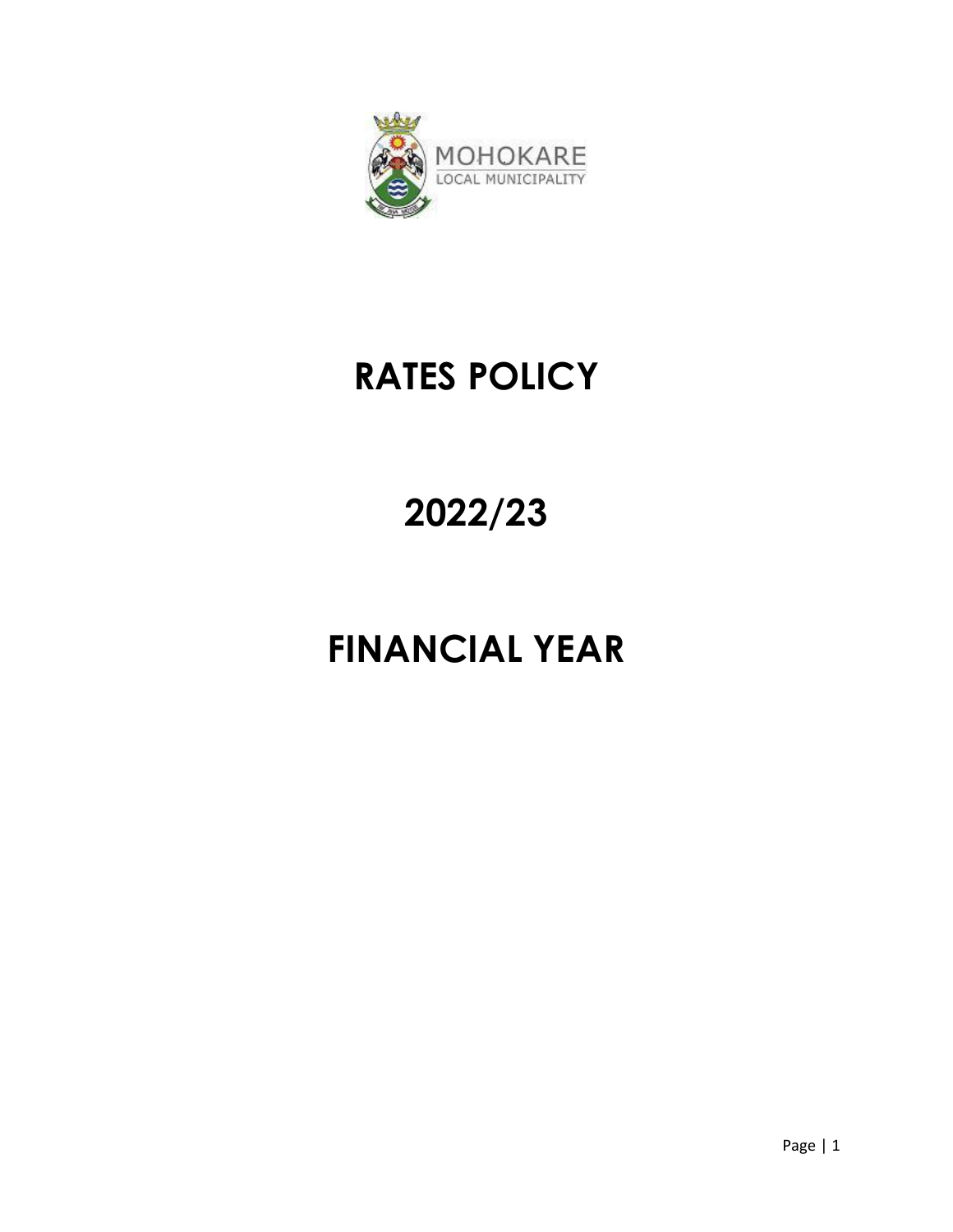# **TABLE OF CONTENTS**

| <b>No</b>   | <b>Subject matter</b>                               | Page |
|-------------|-----------------------------------------------------|------|
|             | <b>Objective</b>                                    | 3    |
| $\mathbf 2$ | <b>Imposition of rates</b>                          | 3    |
| 3           | <b>Differential rates</b>                           | 4    |
| 4           | <b>Exemptions, rebates and reductions on rates</b>  | 5    |
| 5           | <b>Frequency of payments</b>                        | ٥    |
| 6           | <b>Correction of errors and omissions</b>           |      |
| 7           | <b>Frequency of valuations</b>                      |      |
| 8           | <b>Annexure: legal requirements</b>                 |      |
| 9           | <b>Registers and reconciliations</b>                |      |
| 10          | <b>Non-routine journals</b>                         |      |
|             | <b>Annexure A: checklist and legal requirements</b> |      |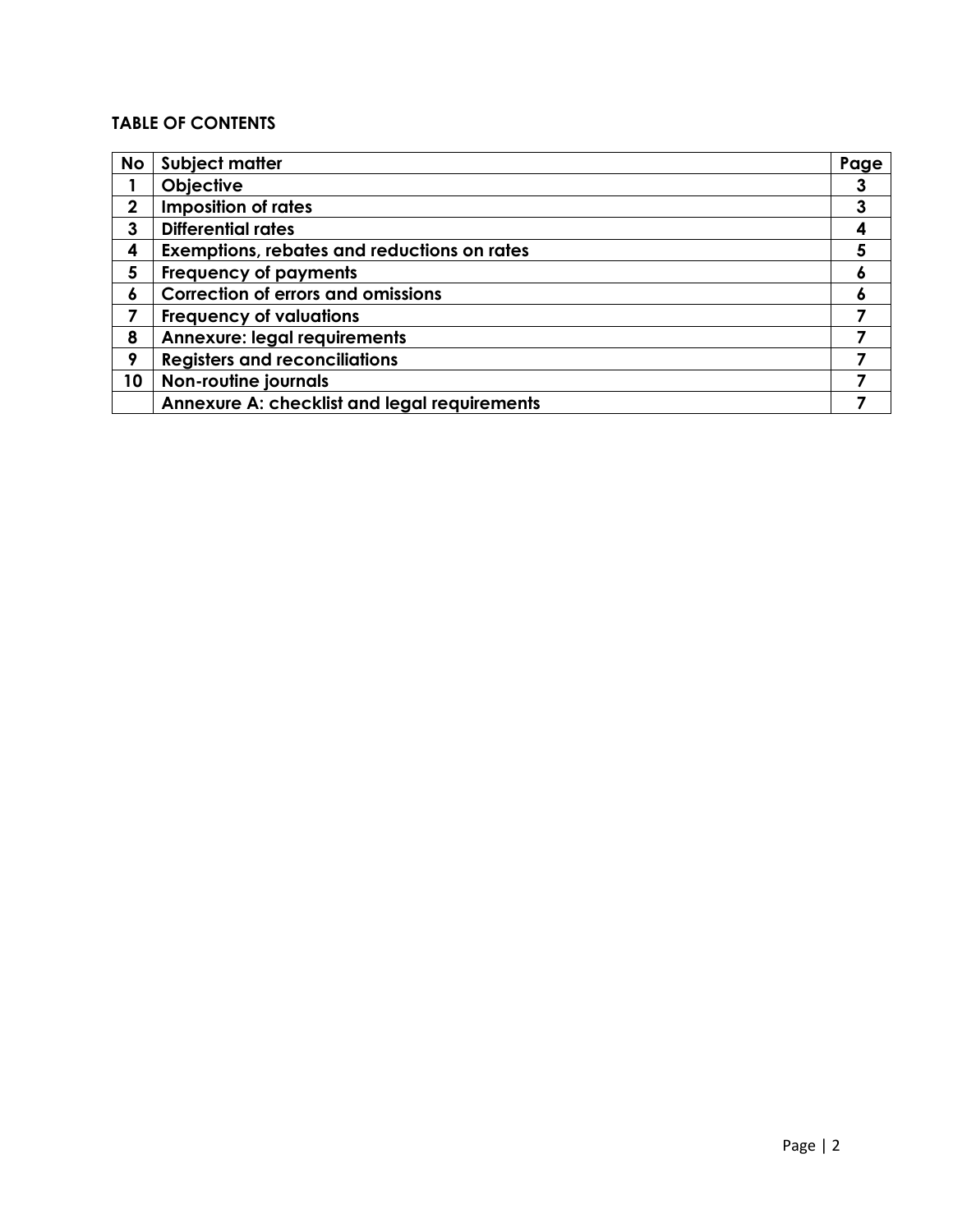# **1. OBJECTIVE**

In developing and adopting this rates policy the council has to give effect to the sentiments expressed in the preamble of the Property Rates Act namely that: -

- the Constitution encourages local government to be developmental in nature in addressing the service delivery authorities of our country and promoting the economic and financial viability of our municipalities
- there is a need to provide local government with access to a sufficient and buoyant source of revenue necessary to fulfil its developmental responsibilities:
- revenues derived from property rates represents a critical source of income for municipalities to achieve their constitutional objectives, especially in areas neglected in the past because of racially discriminatory legislation and practices; and
- it is essential that municipalities exercise their power to impose rates within a statutory framework which enhance certainty, uniformity and simplicity across the nation, and which takes account of historical imbalances and burden of rates on the poor

In applying its rates policy, the council shall adhere to all the requirements of the Property Rates Act, No.6 of 2004, including any regulations promulgated in terms of that Act.

#### **2. IMPOSITIONS OF RATES**

The council shall as part of each annual operating budget component impose a rate in the rand on the market value of all rateable property as recorded in the municipality valuation roll and supplementary valuation roll. Rateable property shall include any rights registered against such property with the exception of a mortgage bond.

Rateable property(ies) shall include property not yet registered at the SA Deeds Office, but appearing on the maps of the Surveyor General.

All property(ies) not yet surveyed shall be required to make a flat rate contribution towards municipal infrastructure development at a rate determined by the council from time to time.

The council pledges itself to limit each annual increase as far as practicable to the increase in the consumer price index over the period preceding the financial year to which the increase relates, except when the approved integrated development plan of the municipality provides for a greater increase.

The council shall, in imposing the rate for each financial year, take proper cognisance of the burden of rates and service charges on representative property owners, in the various categories of property ownership and of the extent to which this burden is or remains competitive with the comparable burden

The council shall further, in imposing the rate for each financial year, strive to ensure that the aggregated budget revenues from property rates, less revenues forgone and less any contributions to the provision for bad debts, equal at least 25% (twenty-five percent) of the municipality's aggregate budget net revenues for the financial year concerned. This will have to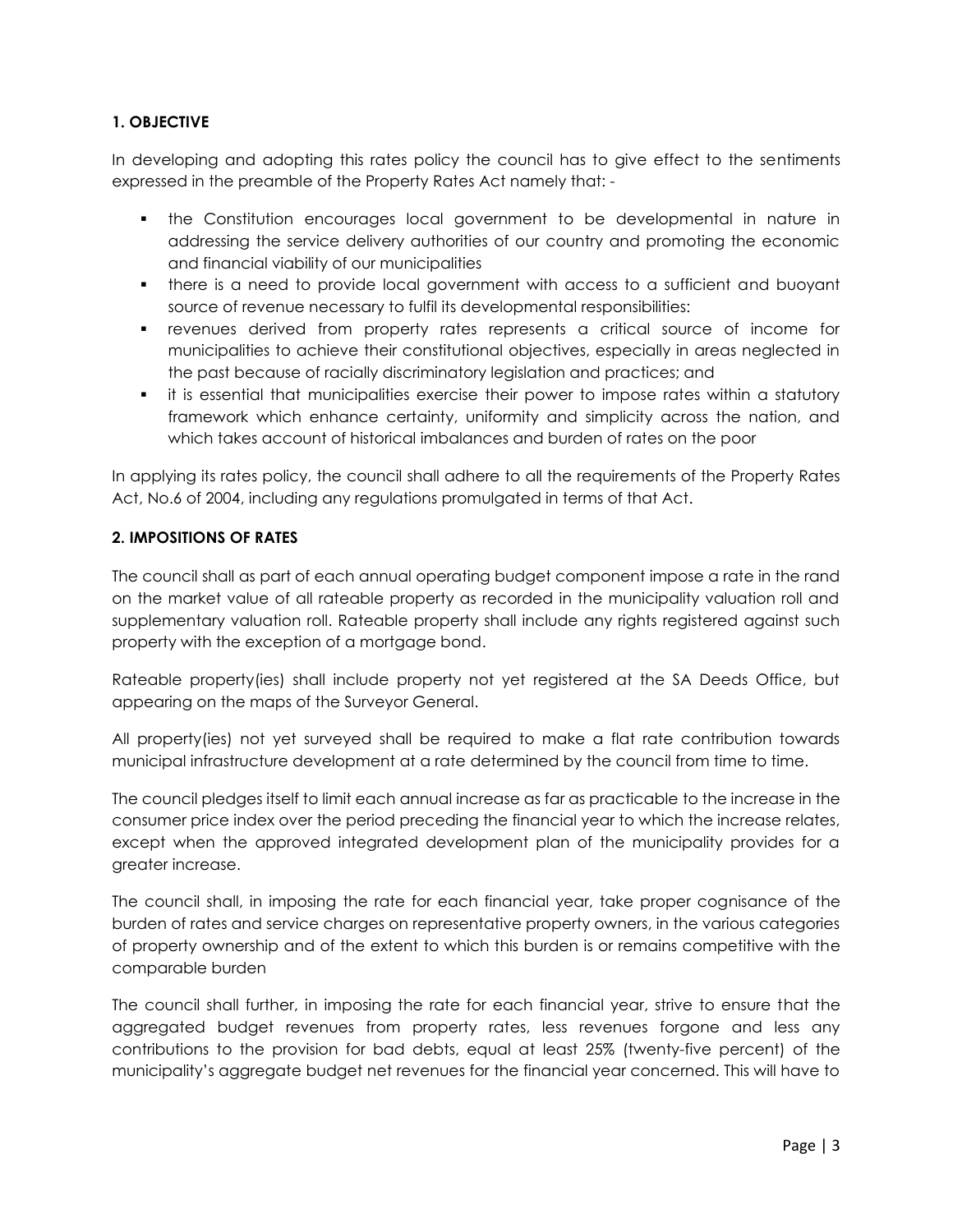be phased in over a number of years as and when circumstances permit it without causing an unnecessary burden on the rate payers.

#### **3. DIFFERENTIAL RATES**

Subject to section 19 of the Local Government: Municipal Property Rates Act No. 6 of 2004, a municipality may, in terms of the criteria set out in its rates policy, levy different rates for different categories of rateable property, determined in subsection (2) and (3), which must be determined according to the -

- (a) use of the property;
- (b) permitted use of the property; or
- (c) a combination of (a) and (b)

The municipality, therefore categorises properties in terms of rating purposes on the use of the property as listed in section 8 (1) of the Local Government: Municipal Property Rates Act No. 6 of 2004.

A municipality must determine the following categories of rateable property in terms of subsection (1): Provided such property category exists within the municipal jurisdiction: -

- (a) residential properties;
- (b) industrial properties;
- (c) business and commercial properties;
- (d) agricultural properties;
- (e) mining properties;
- (f) properties owned by an organ of state and used for public service purposes;
- (g) public service infrastructure properties;
- (h) properties owned by public benefit organisations and used for specified public benefit activities;
- (i) properties used for multiple purposes, subject to section 9; or
- (j) any other category of property as may be determined by the Minister, with the concurrence of the Minister of Finance, by notice in the *Gazette.*

In addition to the categories of rateable property determined in terms of subsection (2), a municipality may determine additional categories of rateable property, including vacant land: Provided that, with the exception of vacant land, the determination of such property categories does not circumvent the categories of rateable property that must be determined in terms of subsection (2).

Where a municipality can on good cause show that there is a need to sub-categorise the property categories listed in subsection (2), a municipality must apply to the Minister in writing for authorisation to create one or more such sub-categories.

Such application must -

- (i) be accompanied by a motivation for such sub-categorisation;
- (ii) demonstrate that such sub-categorisation is not in contravention of section 19; and
- (iii) reach the Minister at least 15 months before the start of the municipal financial year in which the municipality envisages levying a rate on such sub-categorised property.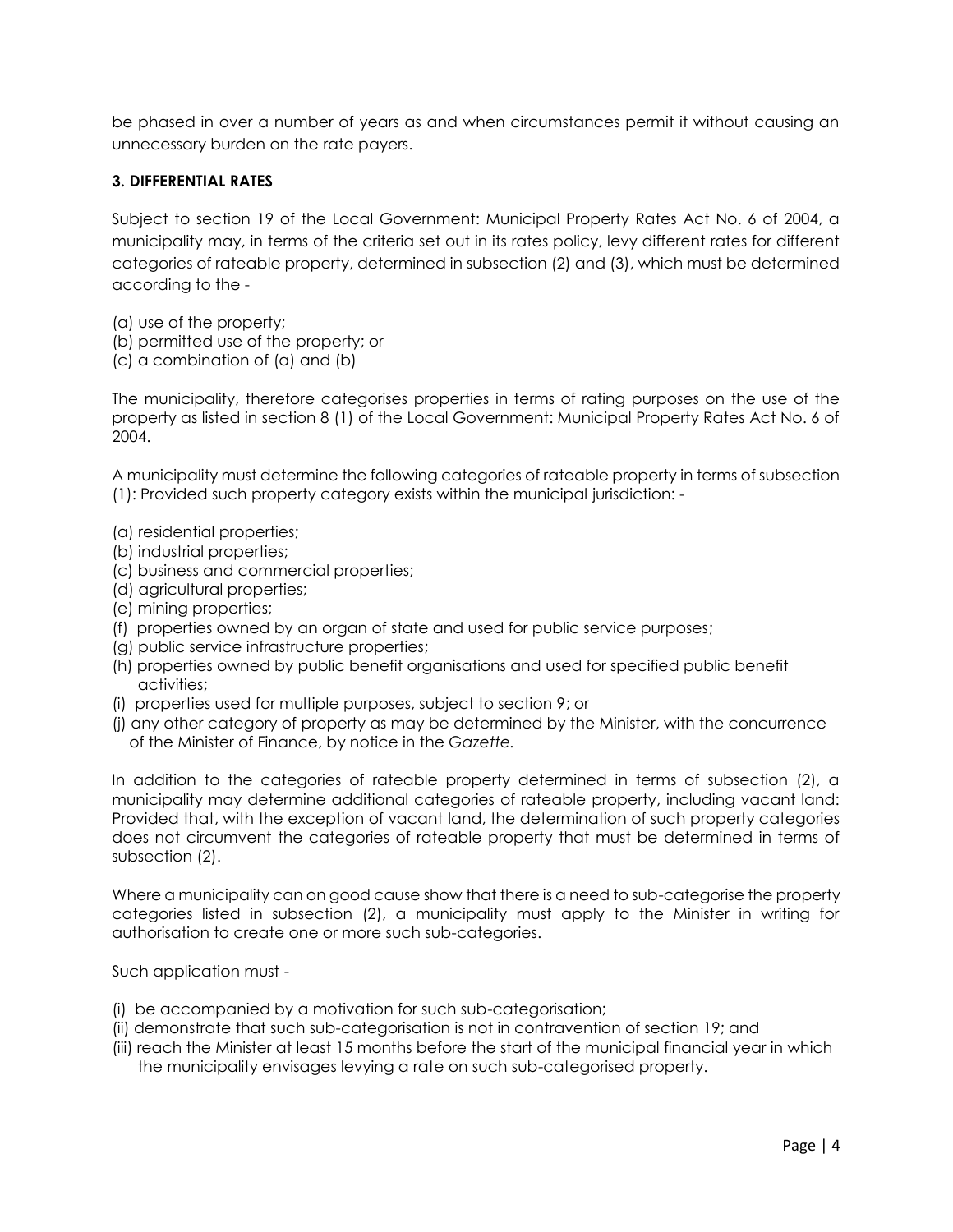### **4. EXEMPTIONS, REBATES AND REDUCTIONS ON RATES**

In imposing the rate in the rand for each annual operating budget component the council shall grant the following exemptions, rebates and reductions to the categories of properties and categories of owners indicated below but the council reserves the right to amend these exemptions, rebates and reductions if the circumstances of a particular annual budget so dictate.

In determining whether a property forms part of a particular category indicated below, the municipality shall have regard to the actual use to which the relevant property is put. In the case of vacant land not specifically included in any of the categories indicated below, the permitted use of the property shall determine into which category it falls.

| $(\alpha)$ | residential properties                                                         | None |
|------------|--------------------------------------------------------------------------------|------|
| (b)        | industrial properties                                                          | None |
| (C)        | business and commercial properties                                             | None |
| (d)        | agricultural properties                                                        | 7.5% |
| (e)        | mining properties                                                              | None |
| (f)        | properties owned by an organ of state and used for public service purposes     | 100% |
| (g)        | public service infrastructure properties                                       | 100% |
| (h)        | properties owned by public benefit organisations and used for specified public | 100% |
|            | benefit activities                                                             |      |
| (i)        | properties used for multiple purposes, subject to section 9 or                 | None |
| (j)        | any other category of property as may be determined by the Minister, with the  | None |
|            | concurrence of the Minister of Finance, by notice in the Gazette               |      |

 A ratepayer who settles his rate account within the first three months from the billing date each year will qualify for an additional discount of 5% (five percent)

NOTE: In addition to the foregoing, the first R15 000 or such other amount as determined by NT or COGTA of the market value of all residential properties and of all properties used for multiple purposes, provided one or more components of such properties are used for residential purposes, is exempt from the payment of rates in terms of Section 17(1) (h) of the Property Rates Act.

Properties used for multiple purpose, will be levied by the dominant use of the property. Where one component on average represents 90% or more of the property's actual use such property shall be rated as though it were used for that use only.

The following categories of owners of residential properties shall additionally receive the following rebates on the rates due in respect of such properties after deducting the rebate to residential properties.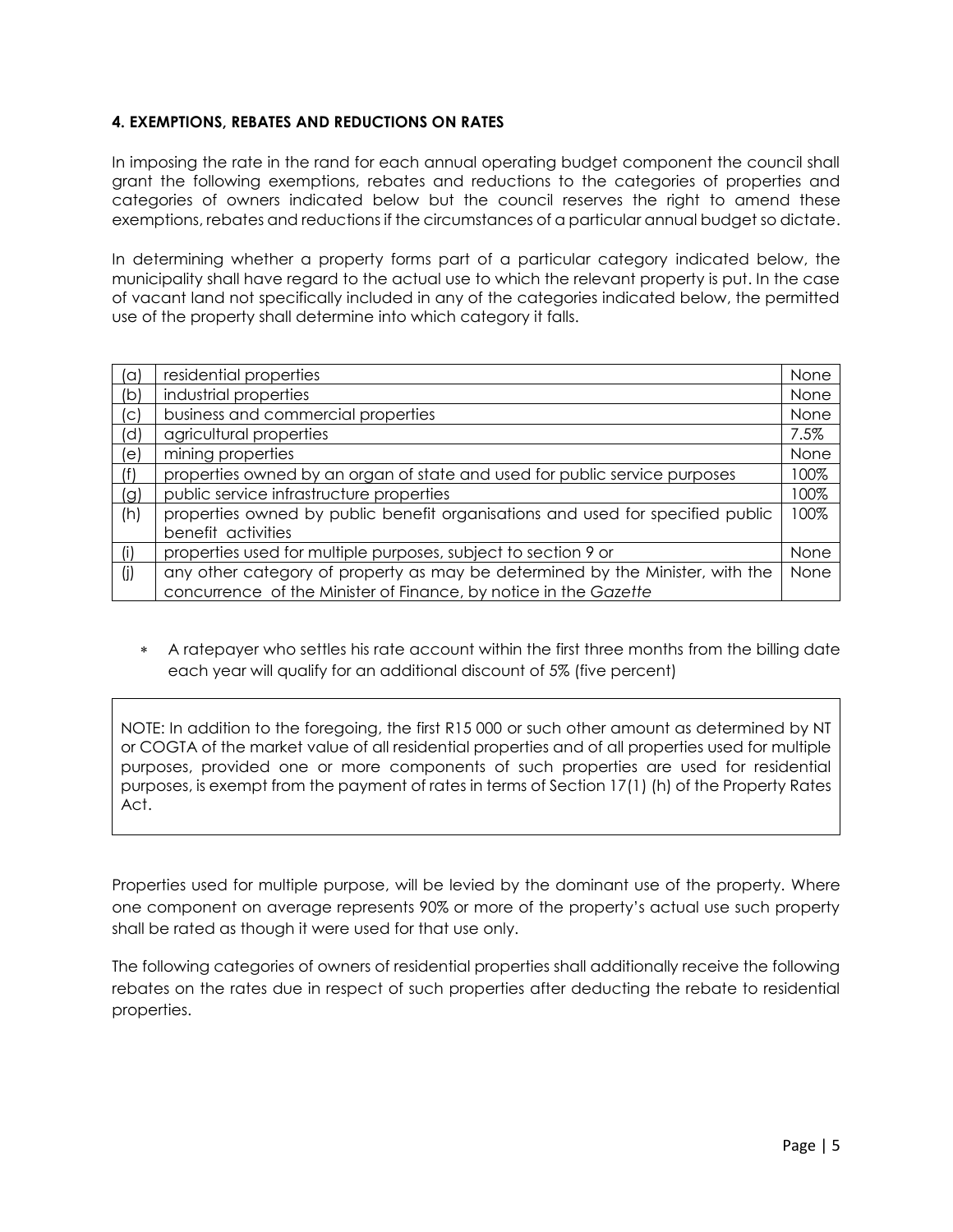| Property owners who are both the permanent   Up to R 120 000 (100%) of the rates based on |  |
|-------------------------------------------------------------------------------------------|--|
| occupants and the sole owners of the property   the rateable value of the property        |  |
| concerned & who are registered indigents in                                               |  |
| terms of the municipality's indigence                                                     |  |
| management                                                                                |  |

The council grants the above rebates in recognition of the following factors:

- The inability of residential property owners to pass on the burden of rates as opposed to the ability of the owners of business, commercial, Industrial and certain other properties to recover such rates as part of the expenses associated with the goods or services which they produce
- **The need to accommodate indigents and less efficient pensioners**
- The services provided to the community by public services organisations
- **The value of agriculture activities to the local economy coupled with the limited municipal** services extended to such activities, but also taking into account the municipal services provided to municipal residents who are employed in such activities
- **The need to preserve the cultural heritage of the local community**
- The need to encourage the expansion of public service infrastructure
- The indispensable contribution which property developers (especially in regard to commercial and industrial property development) make towards local economic development, and the continuing need to encourage such development
- The requirements of the Property Rates Act No. 6 of 2004

The municipal manager shall ensure that the revenues forgone in respect of the foregoing rebates are appropriately disclosed in each annual operating budget component and in the annual financial statements and annual report, and that such rebates are also clearly indicated on the rates accounts submitted to each property owner.

# **5. FREQUENCY OF PAYMENTS**

Payments for rates shall be made on or before the date specified in each monthly rate account

# **6. CORRECT OF ERRORS AND OMMISSIONS**

Where the rates levied on a particular property have been incorrectly determined whether because of an error or omission on the part of the municipality or false information provided by the property owner concerned or a contravention of the permitted use to which the property concerned may be put, the rates payable shall be appropriately adjusted or the period extending from the date on which the error or omission is detected back to the date on which rates were first levied in terms of the current valuation roll. In addition, where the error occurred because of false information provided by the property owner or as a result of a contravention of the permitted use of the property concerned, interest on the unpaid portion of the adjusted rates payable shall be levied at the maximum rate permitted by prevailing legislation.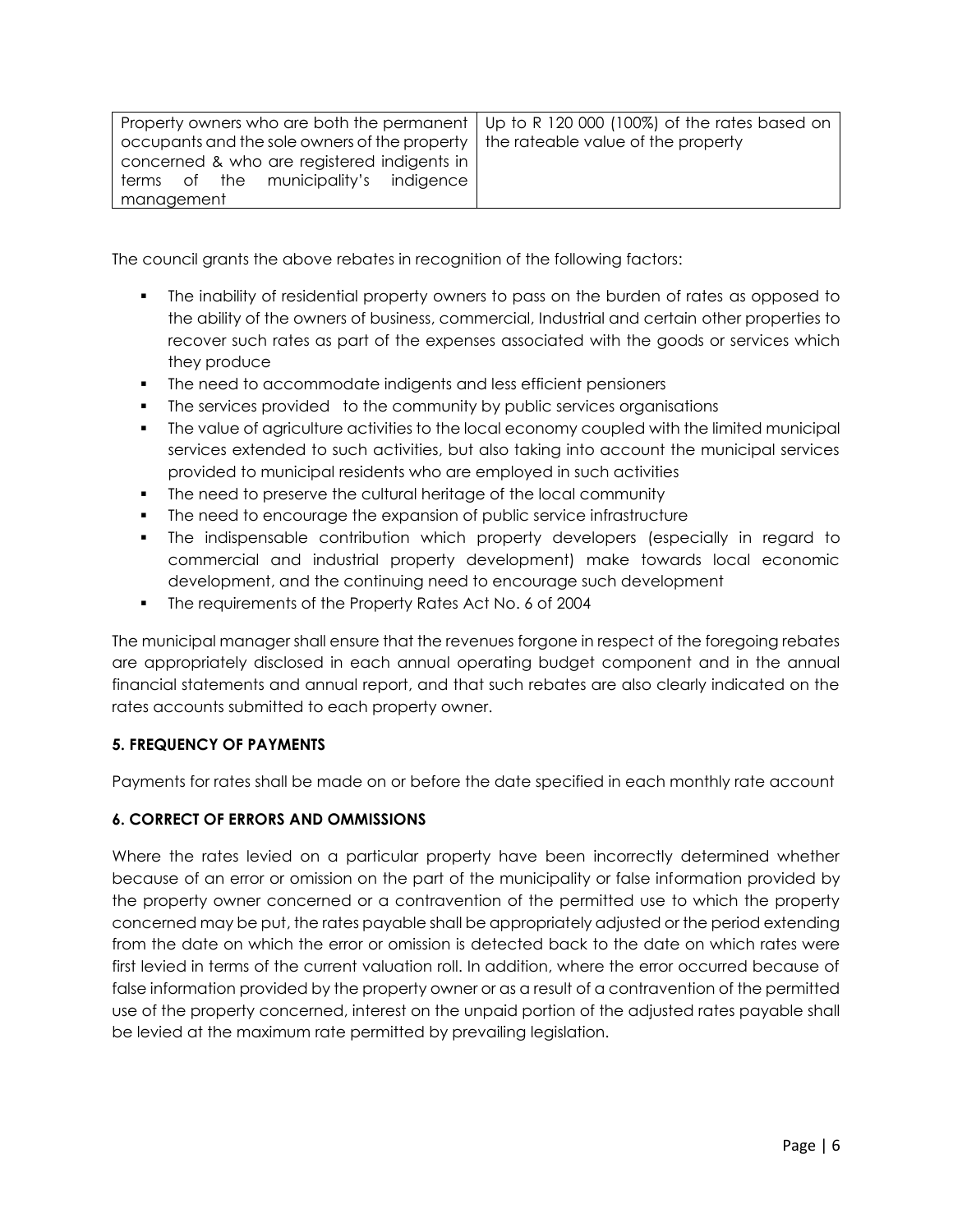# **7. FREQUENCY OF VALUATIONS**

The municipality shall prepare a new valuation roll every 5 (five years and supplementary valuation rolls every 12 (twelve) months.

#### **8. LEGAL REQUIREMENTS**

A paraphrase – and in some instances an abridgement – of the requirements of the Local Government: Property Rates Act no. 6 is attached as an annexure to this policy.

#### **9. REGISTERS AND RECONCILIATIONS**

A property register shall be maintained by the municipality in terms of the Municipal Property Rates Act. The property register shall be updated and reviewed on an annual basis. The appointed valuator shall ensure the correctness of the amounts.

Furthermore, the municipality shall also maintain a property transfer register, which shall be reconciled on a monthly basis to the property register. The monthly reconciliations shall be reviewed by the delegated official. Deed searches shall be performed on a bi-annual basis and be reconciled with the property register.

On detailed rateable valuation reconciliation shall be performed between the property register and the rates that were levied. The monthly reconciliations shall be reviewed by the delegated official.

#### **10. NON-ROUTINE JOURNALS**

All non-routine journals shall be prepared and reviewed as per the delegations. A delegated official shall review the journals before it is captured on the financial system.

#### **ANNEXURE A: CHECKLIST**

The following checklist represents a basis summary of the key controls which the municipality should perform:

Reported monthly to CFO

| No            | Description:                                                                  | Comments |
|---------------|-------------------------------------------------------------------------------|----------|
|               | A new valuation roll shall be updated and approved every 5 years, as per      |          |
|               | the legislative requirements.                                                 |          |
| $\mathcal{P}$ | The supplementary valuation roll shall be updated annually.                   |          |
| 3             | The municipality shall maintain a property register which is reviewed on a    |          |
|               | timely basis.                                                                 |          |
| 4             | Deed searches shall be performed on a bi-annual basis. The results of the     |          |
|               | deed searches shall be reconciled to the property register.                   |          |
| 5             | A rateable valuation reconciliation shall be performed annually between       |          |
|               | the property register and the rates that are levied. The reconciliation shall |          |
|               | be reviewed by a delegated official.                                          |          |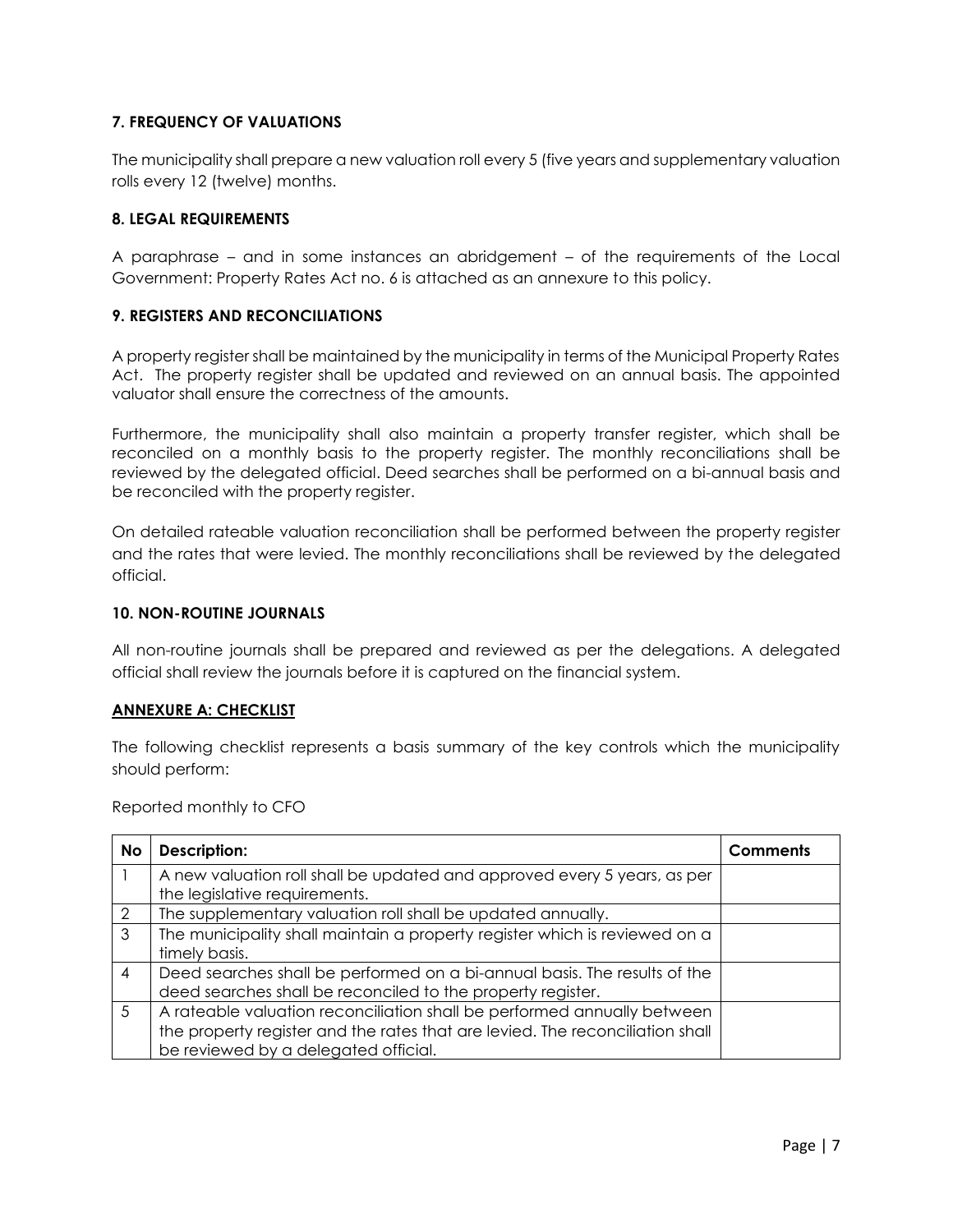# **PARAPHASE OF KEY REQUIREMENTS OF THE LOCAL GOVERNMENT: MUNICIPAL PROPERTY RATES ACT NO.6 OF 2004**

# *CAUTIONARY NOTE*

This paraphrase is not meant to cover the complete of the Property Rates Act but it's focused rather on those requirements which are immediately relevant to a municipality rates policy. Thus the section dealing with transitional arrangements has been omitted and so have most of the provisions dealing with the valuation process.

#### *SECTION 2: POWER TO LEVY RATES*

A metropolitan or local municipality may levy a rate on property in its municipal area.

A metropolitan or local municipality may levy rates on property subject to Section 229 and any other applicable provision of the Constitution, the provisions of the Act and rates policy it must adopt in terms of this Act.

#### *SECTION 3: ADOPTION AND CONTENTS OF RATES POLICY*

The council of a municipality must adopt a policy consistent with the present Act on the levying of rates on rateable property in the municipality.

Such a rates policy will effect on the effective date of the first valuation roll prepared by the municipality in terms of the present Act, and such policy must accompany the municipality's budget for the financial year concerned when that budget is tabled in the council in terms of the requirements of the Municipal Finance Management Act.

A rates policy must:

- **treat person liability for rates equitably**
- determine the criteria to be applied by the municipality's
- levies different rates for different categories of property
- exempts a specific category of owners of properties of the owners of a specific category of properties from payment of a rate on their properties
- grants a specific category of owners' properties or to the owners of a specific category of category of properties a rebate on or a reduction in the rate payable in respect of their properties: or increase rates
- Determine or provided criteria for the determined of categories of properties for the purposes of levying different rates, and categories of owners of properties, or categories of properties, for the purpose of granting exemptions, rebates and reductions:
- determined how the municipality's powers in terms of Section 9 must be exercised in relation to properties used for multiple purposes;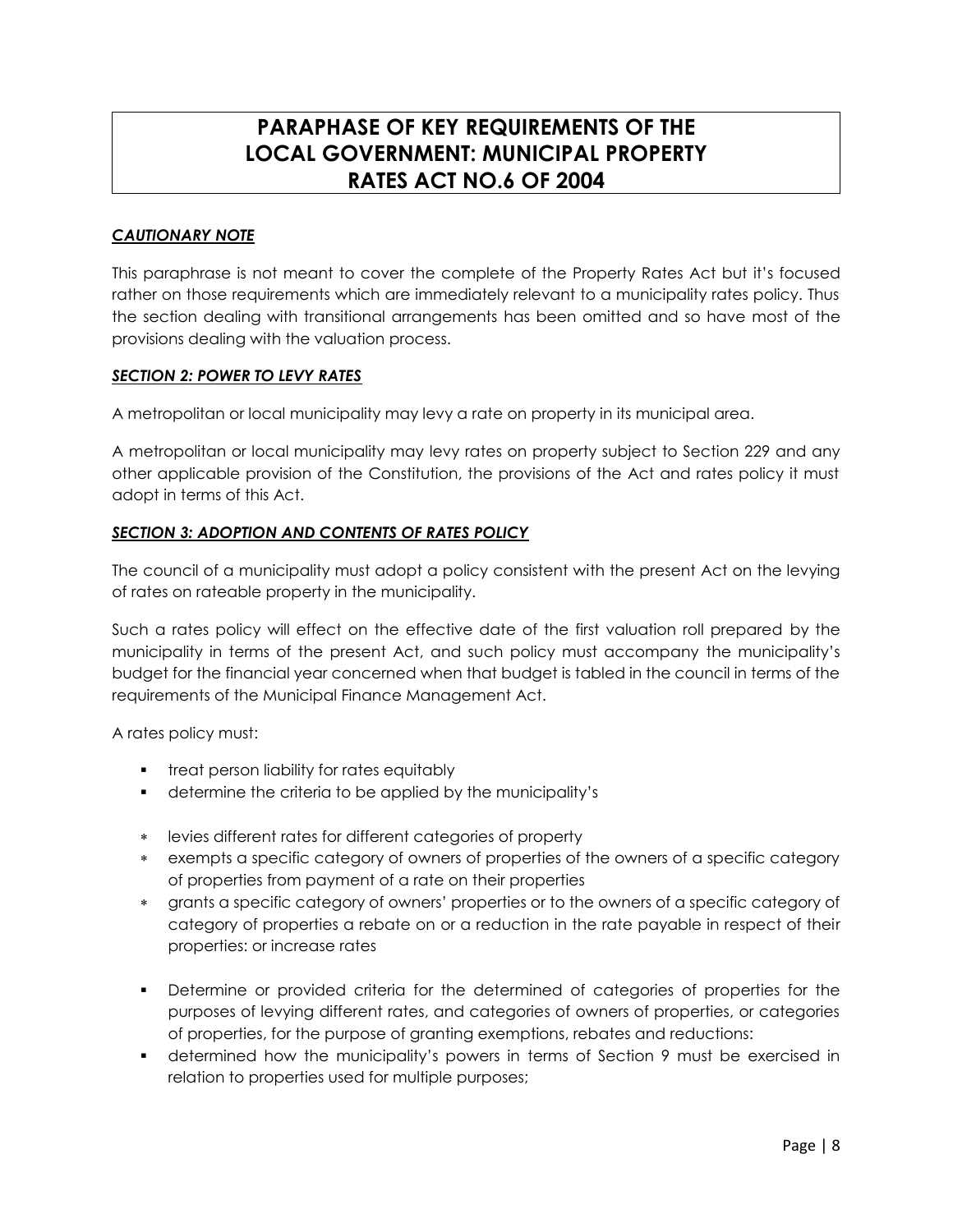- I Identify and quantify in terms of cost to the municipality and any benefit to the local community, exemptions, rebates and reductions; exclusions; and rates on properties that must be phased in terms of Section 21;
- Take into account the effect of rates on the poor and include appropriates measure to alleviate the rates burden on them;
- Take into account the effect of rates on organizations conducting specified public benefit activities and registered in terms of then income Tax Act for tax reductions because of those activities, in the case of property owned and used by such organizations for those activities;
- Take into account the effect of rates on public service infrastructure
- Allow the municipality to promote local, social and economic development; and
- I dentify on a basis as may be prescribed all rateable properties in a municipality that are not rated in terms of Section 7

When considering the criteria to be applied in respect of any exemptions, rebates and reductions on properties used for agriculture must take into account

- The extend of service provided by the municipality in respect of such properties
- The contribution of agriculture to the local economy
- **The extent of which agriculture to the social and economic welfare of farm workers.**

Any exemptions, rebates or reductions granted and provided for in the rates policy adopted by a municipality must comply and be implemented in accordance with a national framework that may prescribed after consultation with organized local government.

No municipality may grant relief in respect of the payment of rates to:

- A category of owners of properties, or to the owners of a category of properties, other than by way of exemption, rebate or reduction as provided for in its rates policy and granted in term of Section 15 of the present Act; or
- The owners of properties on an individual basis.

# **SECTION 4: COMMUNITY PARTICIPATION**

Before a municipality adopts its rates policy, the municipality must follow the process of community participation envisaged in Chapter 4 of the Municipal Systems Act and comply with the following requirements as set out below;

The municipal manager of the municipality must:

- Conspicuously display the draft rates policy for a period of at least 30 days at the municipality head and satellite offices and libraries and if municipality has an official website or a website available for it on that website as well; and
- Advertise in the media a notice stating that a draft rates policy has been prepared for submission to the council, and that such policy is available at the various municipal offices for public inspection, and (where applicable) is also available on the relevant website; and inviting the local community to submit comments and representations to the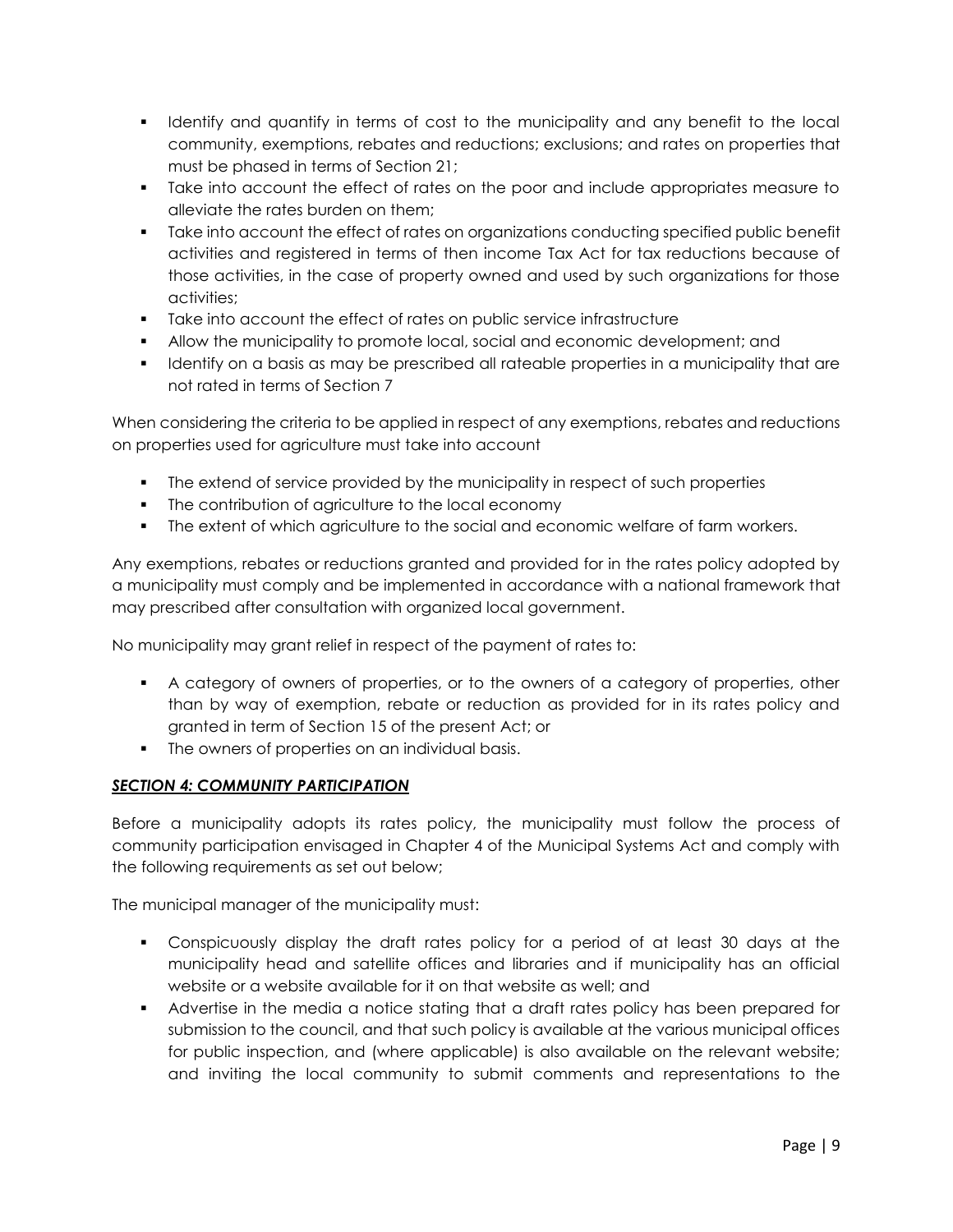municipality with a period specified in the notice, but which period shall not less than 30 days.

The council must take all comments and representations made to in into account when it considers the draft rates policy.

#### *SECTION 5: ANNUAL REVIEW OF RATES POLICY*

The council must annually review and – if needed - amend its rates policy. Any amendments to the rates policy must accompany the municipality annual budget when it is submitted to council in terms of the Municipal Finance Management Act.

When the council decides to amend the rates policy, community participation must be allowed for as part of the municipality's annual budget process.

#### *SECTION 6: BY-LAWS TO GIVE EFFECT TO RATES POLICY*

A municipality must adopt by-laws to give effect to the implementation of its rates policy and such by-laws may differentiate between different categories of properties and different categories of owners of properties liable for the payment of rates

When levying rates, a municipality must levy such rates on all rateable property in its area but it is nevertheless not obliged to levy rates on:

- **Properties of which the municipality itself is the owner**
- Public services infrastructure owned by a municipal entity
- Rights registered against immovable property in the name of a person;
- Properties in respect of which it is impossible or unreasonably difficult to establish a market value because of legally insecure tenure attributed to past racially discriminatory laws or practices.

The requirement to levy rates on all rateable properties does not prevent a municipality from granting exemptions from rebates on or reductions in rates levied.

#### *SECTION 8: DIFFERENTIAL RATES*

A municipality may in terms of the criteria set out in its rates policy levy different rates for different categories of rateable property and these categories may be determined according to the:

- (a) use of the property
- (b) permitted use of the property
- (c) a combination of (a) and (b)

Categories of rateable property that may be determined include the following:

- (a) residential properties
- (b) industrial properties
- (c) business and commercial properties
- (d) agricultural properties
- (e) mining properties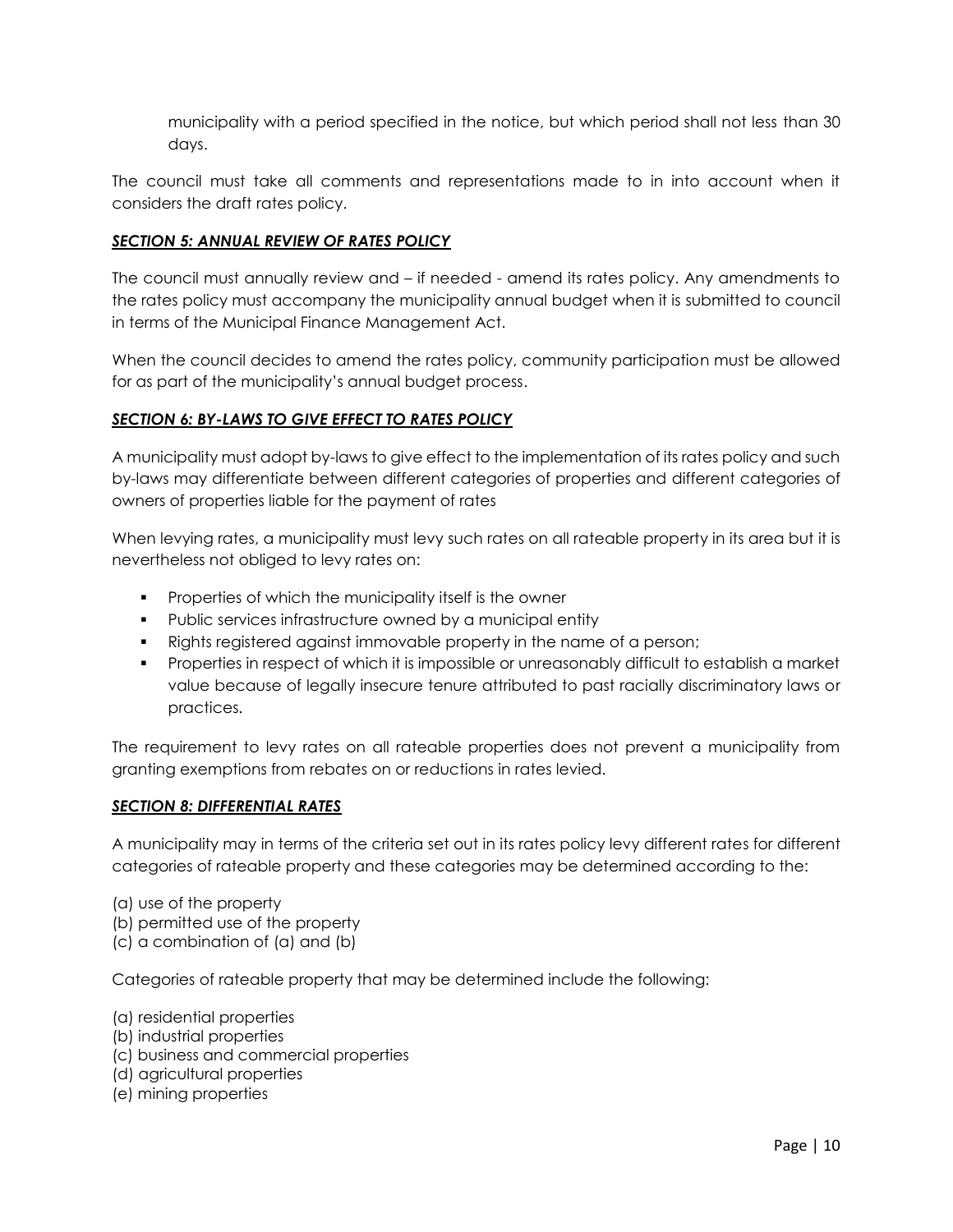- (f) properties owned by an organ of state and used for public service purposes
- (g) public service infrastructure properties
- (h) properties owned by public benefit organisations and used for specified public benefit activities
- (i) properties used for multiple purposes, subject to section 9 or
- (j) any other category of property as may be determined by the Minister, with the concurrence of the Minister of Finance, by notice in the *Gazette.*

#### *SECTION 9: PROPERTIES USED FOR MULTIPLE PURPOSES*

A property used for multiple purposes must for rates purposes be assigned to a category determined by the municipality for properties used for:

- A purpose corresponding with the permitted use of the property, if the permitted use of the property is regulated
- A purpose corresponding with the dominant use of the property; or
- Multiple purposes as specified in Section 8 above

A rate levied on a property assigned to a category of properties used for multiple purposes must be determined by:

- Apportioning the market value of the property in a manner as may be prescribed to the different purposes for which the property is used; and
- Applying the rates applicable to the categories determined by the municipality for properties used for those purposes to the different market value apportionments

#### *SECTION 10: LEVYING OF RATES ON PROPERTIES IN SECTIONAL TITLE SCHEMES*

A rate on a property which is subject to a sectional title scheme must be levied on the individual sectional title units in the scheme, and not on the property on a whole.

#### *SECTION 11: AMOUNT DUE FOR RATES*

A rate levied by a municipality on property must be stated as an amount in the rand

- Or the market value on the property
- If the base of public service infrastructure on the name value of the public service infrastructure less 30% of that value
- In case of property to which Section  $17(1)$ (h) applies, on the market value of the property less the amount stated in that section (note the section concerned deals with the requirements that the first R15 000 of the market value of certain properties is not rateable)

# *SECTION 12: PERIODS FOR WHICH RATES MAY BE LEVIED*

In levying rates, a municipality must levy the rate for a financial year. A rate lapses at the end of the financial year for which it was levied.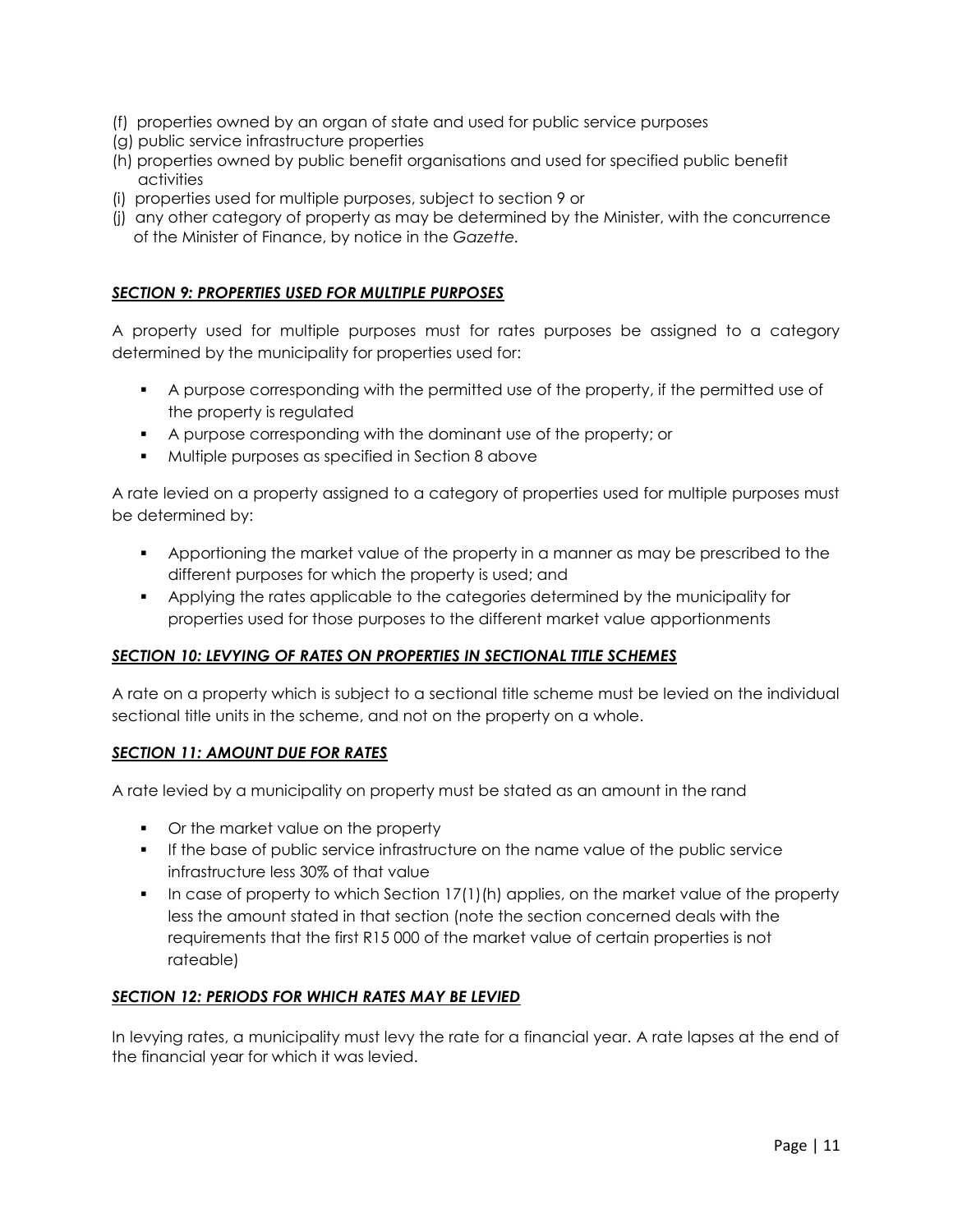The levying of rates forms part of the municipality's annual budget process, and the municipality must therefore annually, at the time of its budget process review the amount in the rand of its current rates in line with the annual budget for the next financial year.

#### *SECTION 13: COMMENCEMENT OF RATES*

A rate becomes payable as from the start of the particular financial, or if the municipality's annual budget is not approved by the start of the financial year, as from such later date when the municipality's annual budget, including the resolution levying the rates, is approved by the provincial executive in terms of the provisions of the Municipal Finance Management Act.

#### *SECTION 14: PROMULGATION OF RESOLUTION LEVYING RATES*

A rate is levied by a municipality by a resolution passed by the council with a supporting vote of a majority of its members.

The resolution levying rates must be promulgated by publishing the resolution in the provincial gazette. Whenever a municipality passes a resolution to levy rates the municipal manager must without delay conspicuously display the resolution for a period of at least 30 days at the municipality's head, satellite offices and libraries, and if the municipality has an office website or a website is available to it, on that website as well; and advertise in the media a notice stating that the resolution levying the property rates has been passed by the council, and that the resolution is available at the municipality head and satellite offices as so forth.

#### *SECTION 15: EXEMPTIONS, REDUCTIONS AND REBATES*

A municipality may in terms of the criteria which it has set out in its rates policy:

- Exempt, a specific category of owners of properties, or the owners of a specific category of properties, from payment of the rate levied on their property; or
- Grant to a specific category of owners, or to the owners of a specific category of properties, a rebate on or a reduction in the rates payable in respect of their properties.

In granting exemptions, reductions and rebates in respect of owners or categories of properties a municipality may determine such categories in accordance with Section 8 of the present Act, and when granting exemptions, reductions or rebates in respect of categories of owners of properties, such categories may include:

- **Indigents owner**
- **•** Owners dependent on pension or social grants for their living hood
- **•** Owners temporarily without income
- Owners of property situated within an area affected by a disaster or any other serious adverse social or economic conditions
- Owners of residents' property with a market value lower that an amount determined by the municipality, and
- Owners of agricultural properties who are bona fide farmers

The municipal manager must annually table in the council: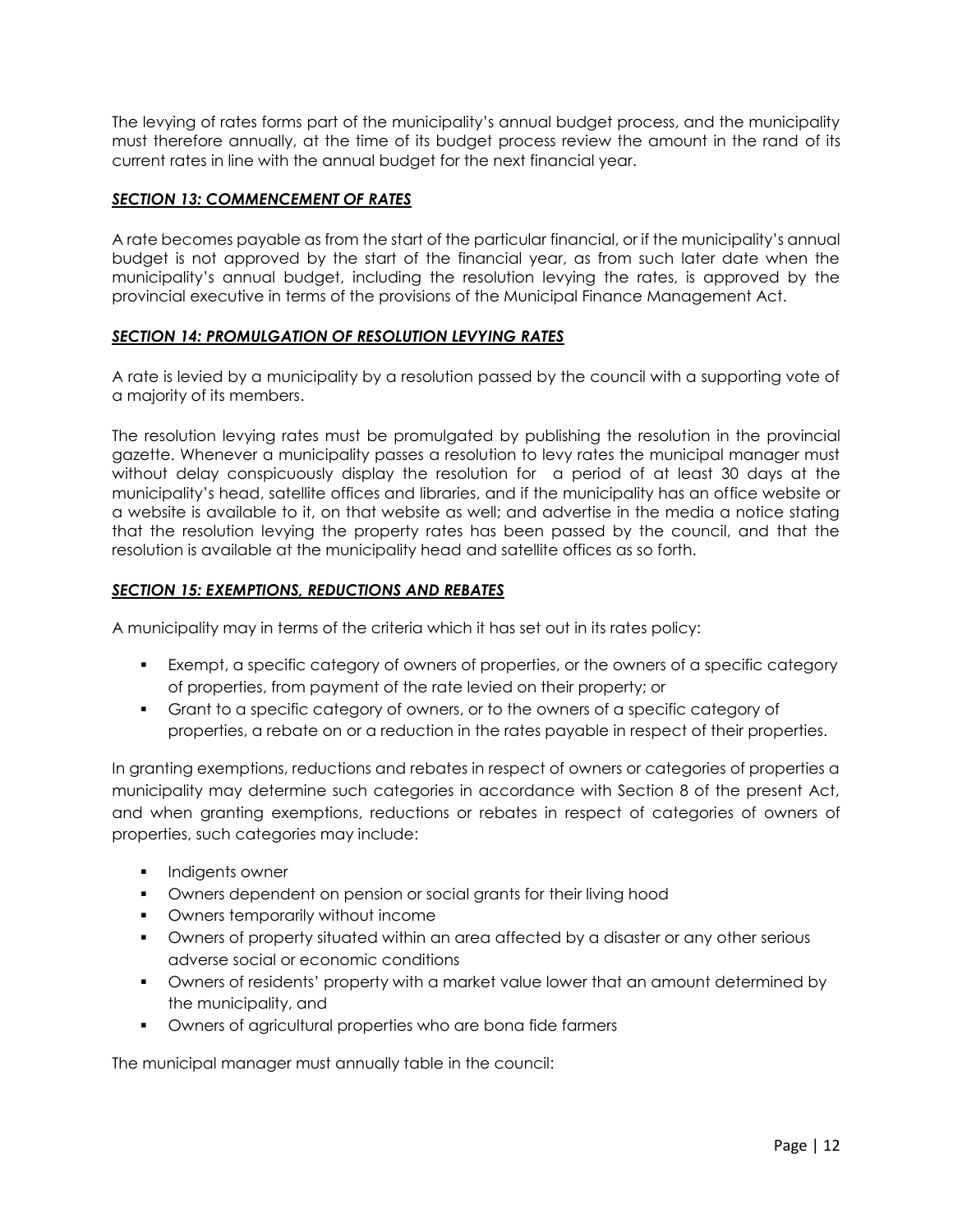- A list of all exemptions, reductions and rebates granted by the municipality during the previous financial year; and
- A statement the income which the municipality has forgone during the previous financial year by way of such exemption, reductions and rebates, exclusions referred to in the Act, and the phasing in discount granted in terms of Section 21.

All exemptions, reductions and rebates projected for a financial year must be reflected in the municipality annual budget for that year as income on the revenue side and expenditure side.

### *SECTION 16: CONSTITUTIONALLY IMPERMISSIBLE RATES (ABRIDGED)*

In terms of the Constitution a municipality may not exercise its power to levy rates on property in a manner that materially and unreasonably prejudices national economic policies, economic activities across its boundaries, or the national mobility of goods, services, capital and labour.

In a rate on a specific category of properties or a rate on a specific category of properties above a specific amount in the rand is materially and unreasonably prejudicing any of the matters referred to above the minister of province and local government may by notice in the gazette give notice to the relevant municipality that the rate must be limited to an amount in the rand specified in the notice.

#### *SECTION 17: OTHER IMPERMISSEBLE RATES (ABRIDGED)*

A municipality may not levy a rate on:

- The first 30% of the market value of public services infrastructure;
- Any part of the seashore;
- **Any part of the territorial waters of the Republic**
- Any island of which the state is the owner;
- Those parts of a special nature reserve, national park or nature reserve or national botanical garden which are not developed or used for commercial, business, agriculture or residential purposes;
- **Mineral rights**
- **Property belonging to a land reform beneficiary or his or her heirs, provided that this** exclusion lapses 10 years from the date on which such beneficiary's title was registered in the office of the registrar of deeds:
- The first R15 000 of the market value of a property assigned in the valuation roll or supplementary valuation roll to a category determined by the municipality for residential purposes or for properties used for multiple purposes, provided one or more components of the property are used for residential purposes
- A property registered in the name of and used primarily as a place of public worship by a religious community including an official residence registered in the name of that community which is occupied by an office bearer of that community and who officiates at services at that place of workshop

(the remaining of this Section deals with situation where the various exemptions lapse)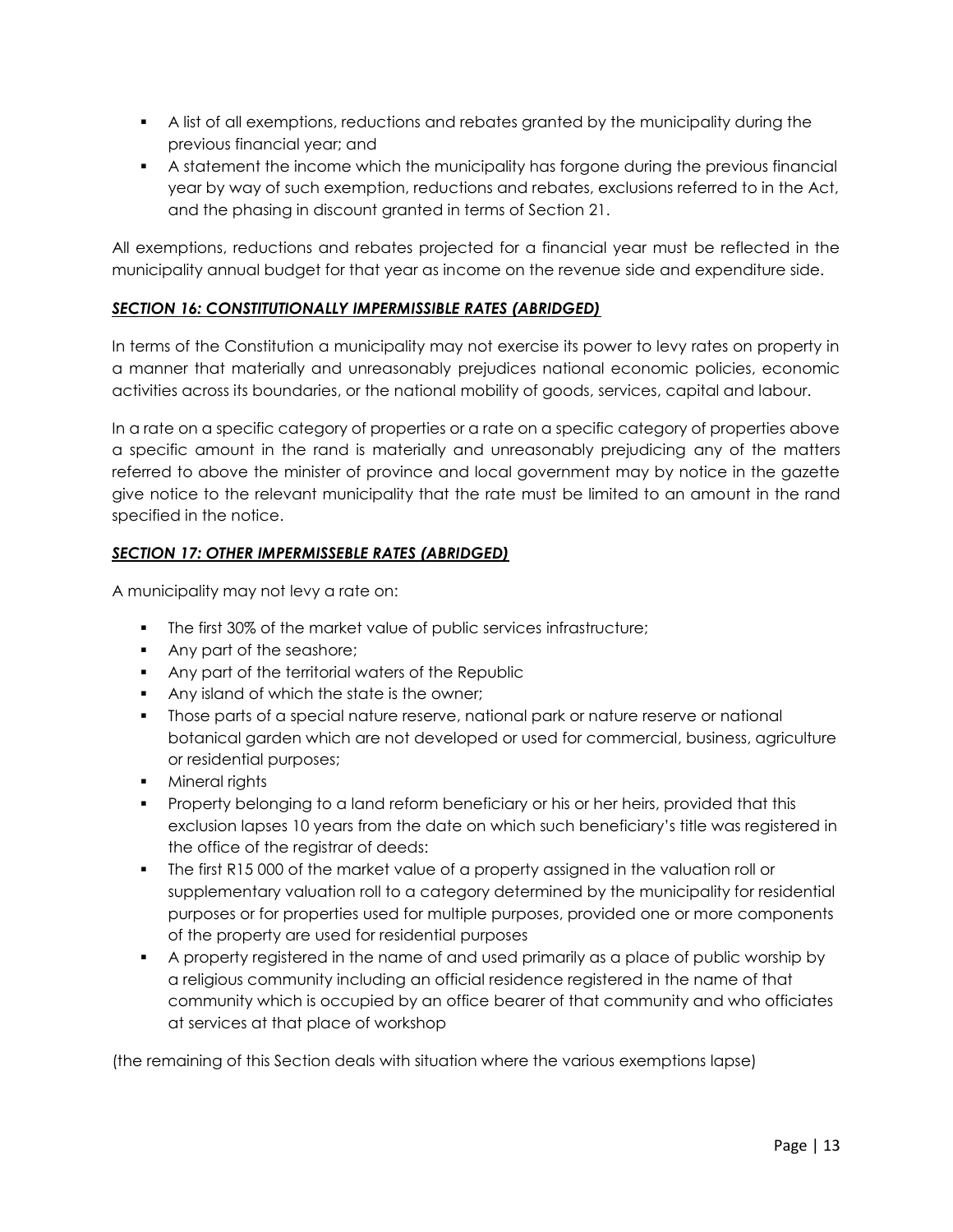# *SECTION 18: EXEMPTIONS OF MUNICIPALITY FROM PROVISIONS OF SECTION 17*

A municipality may apply in writing to the minister for Provincial and Local Government to be exempted from applying the exemptions granted in respect of the first 30% of the market value of public infrastructure the exemptions on nature reserve, national parks and national botanical gardens, the exemption on property belonging to land beneficiaries, and the exemption applying to the first R15 000 of the market value of residential and mixed used property, if the municipality can demonstrate that such exclusions are compromising or impending its ability or right to exercise its powers or perform its functions within the meaning of the Constitution.

# *SECTION 19: IMPERMISSIBLE DIFFERENTIATION*

A municipality may not levy

- Different rates on residential properties (except where transitional arrangements apply or where some of the properties are newly rateable);
- A rate on non- residential properties that exceeds a prescribed ratio to the rate on residential properties;
- Rates which unreasonably discriminate between categories of non-residential properties; and
- Additional rates, except as provided for in Section 22.

# *SECTION 20: LIMITS ON ANNUAL INCREASES OF RATES*

The ministers of Provincial Local Government may with the concurrence of the Minister of Finance and by notice in the gazette set an upper limit on the percentage by which rates on properties or a rate on a specific category of properties may be increased. Different limits may be set for different kinds of municipalities or different categories of properties.

The minister may on written application by a municipality and on good cause shown exempt such municipality such municipality limits in terms of the limits in terms of the foregoing.

#### *SECTION 21: COMPULSORY PHASING-IN OF CERTAIN RATES*

A rate levied on newly rateable property must be phased in over a period of three financial years. Similarly, a rate levied on property owned by a land reform beneficiary must after the exclusion period has lapsed be phased in over a period of four financial years.

A rate levied on a newly rateable property owned and used by organization conducting specified public benefit activities must be phased in over a period of four financial years.

The phasing in discount on a property must;

- In the first year, be at least 75% of the rate for that year otherwise applicable to that property
- In the second year, be at least 50% of the rate for that year otherwise applicable to that property; and
- In the third year be at least 25% of the rate for that year otherwise applicable to that property.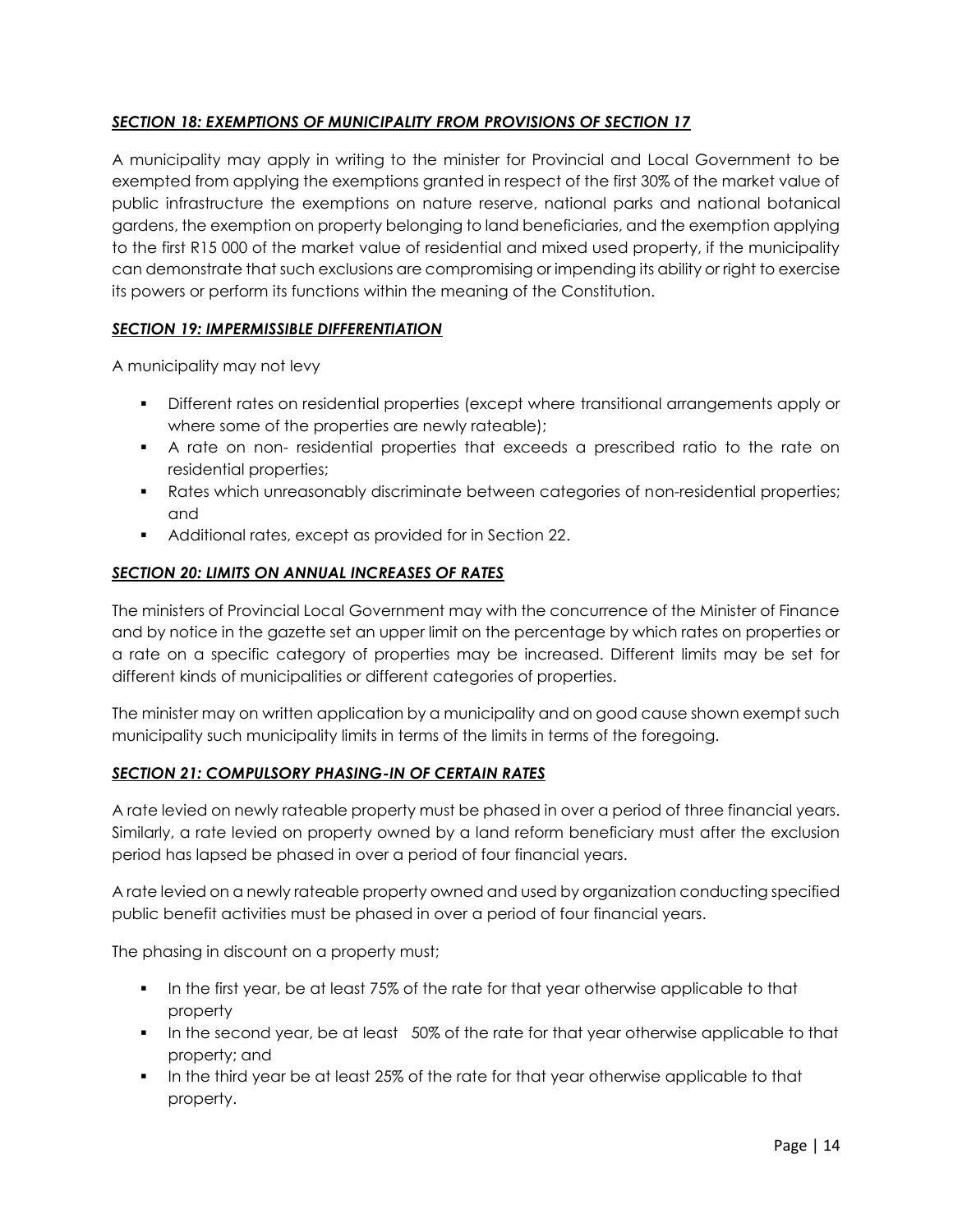No rate may be levied during the first year on newly rateable property owned and used by organizations conducting specified public benefit activities. Thereafter the phasing in discount shall apply as for other newly rateable property except that the 75% discount shall apply to the second year the 50 % to the third year and the 25% to the fourth year.

A rate levied on newly rateable property may not be higher than the rate levied on similar property or categories of property in the municipality.

#### *SECTION 22: SPECIAL RATING AREAS (ABRIDGED)*

A municipality may by a resolution of its council determine an area within that municipality as a special rating area levy and additional rate on property in that area for the purposes of raising funds for improving or upgrading that area, and differentiate between categories of properties when levying such additional rate.

For determining such a special rating area, the municipality must undertake a prescribed process of consultation with the local community and obtain the consent of the majority of the members of the local community in the proposed special rating area who are liable for paying the additional rate.

The levying of an additional rate may not be used to reinforce existing inequities in the development of the municipality, and any determination of a special rating area must be consistent with the objectives of the municipality's IDP.

#### *SECTION 23: REGISTER OF PROPERTIES*

The municipality must draw up and maintain a register in respect of all properties situated within that municipality, dividing such register into a part A and a part B.

Part A of the Register consist of the current valuation roll of the municipality including any supplementary valuation rolls prepared from time to time.

Part B of the register specified which properties or the valuation roll on any supplementary valuation rolls are subjects to;

- An exemption from rates in terms of Section 15 of the present roll
- A rebate or a reduction in the terms of Section 15
- A phasing in the rate in terms of section 21 and
- An exclusion referred to in section 17

The register must be open for inspection by the public during office hours and if the municipality has an official website or a website available to it, the register must also be displayed on that website.

The municipality must at regular intervals, but least annually update part B of the register.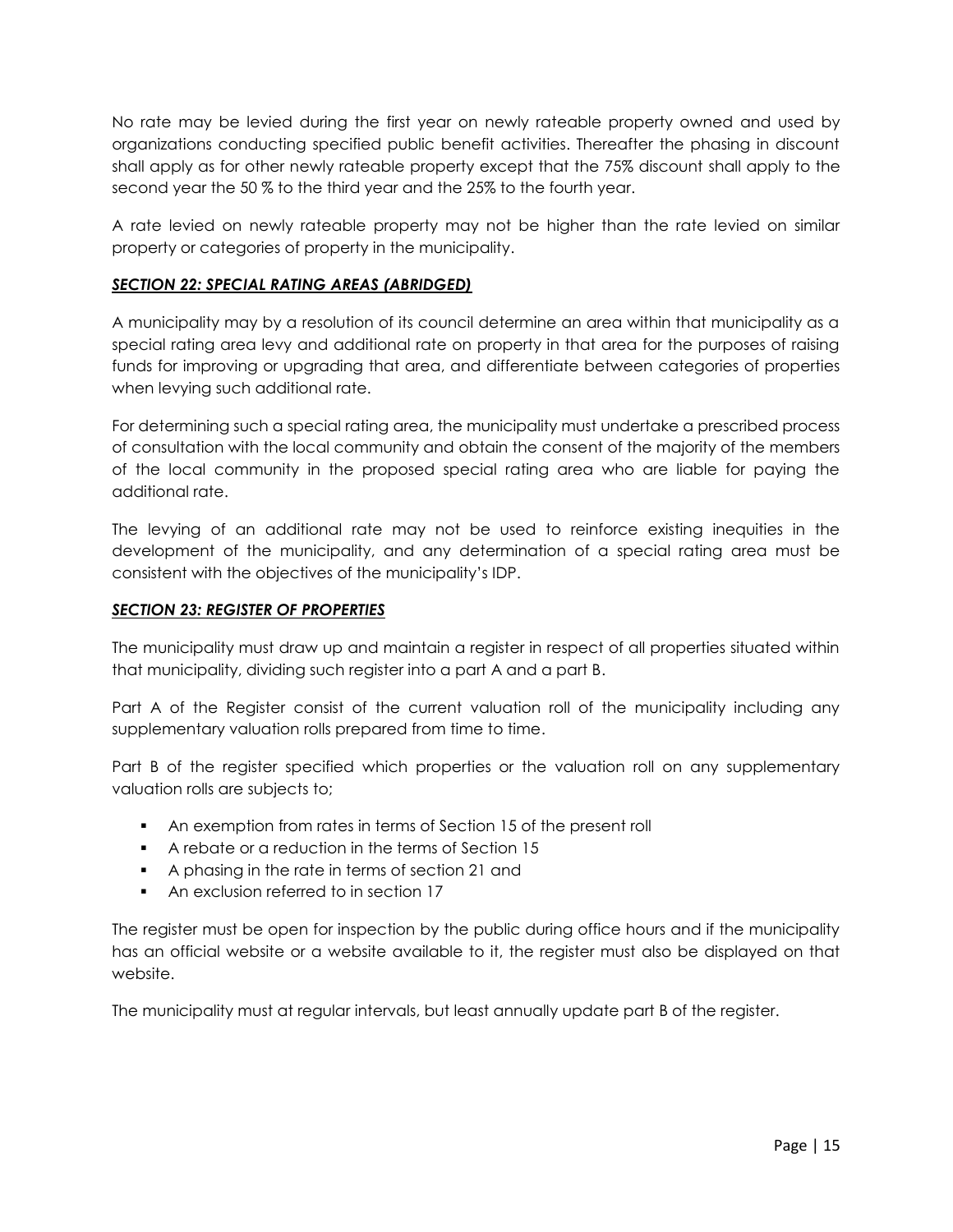### *SECTION 24: PROPERTY RATES PAYABLE BY OWNERS*

A rate levied by a municipality on property must be paid by the owner of the property. Joint owners of a property are jointly and severally liable for the amount due for rates on that property.

In the case of agriculture property owned by more than one owner in undivided shares the municipality must consider whether in the particular circumstances it would be more appropriate for the municipality to hold any one of the joint owners liable for all rates levied in respect of agriculture property or to hold any joint owner only liable for that portion of the rates levied on the property that that represents that joint owner undivided share in the agriculture property.

#### *SECTION 25: PAYMENT OF RATES ON REPORT IN SECTIONAL TITLE SCHEMES*

The rate levied by a municipality on a sectional title unit is payable by the owner of the unit.

The municipality may not recover the rate on such sectional title unit of any part of such rate, from the body corporate controlling the sectional title scheme except when the body corporate itself is the owner of any specific sectional title unit.

#### *SECTION 26: METHOD AND TIME OF PAYMENT*

A municipality must recover a rate on a monthly basis or less often as may be prescribed in terms of the Municipal Financial Management Act, or annually as may be agreed to with the owner of the property.

If the rate is payable in a single annual amount it must be paid on or before a date determined by the municipality. If the rate is payable in instalments it must be paid on or before a date in each period determined by the municipality.

#### *SECTION 27: ACCOUNTS TO BE FURNISED*

A municipality must furnish each person liable for payment for the payment of a rate with a written account specifying:

- The amount due for rates payable
- The date on or before which the amount is payable
- **How amount was calculated**
- the market value of the property
- if the property is subject to any compulsory phasing in discount in terms of Section 21 the amount of the discount and
- if the property is subject to any additional rate in terms of Section 22 the amount due for additional rates

The defect table for payment of the rates remains liable for such payment whether or not such person has received written account from the municipality if the person concerned has not received a written account that person must make the necessary enquiries from the municipality.

#### *SECTION 28: RECOVERY OF RATES IN ARREARS FROM TENANTS AND OCCUPIERS*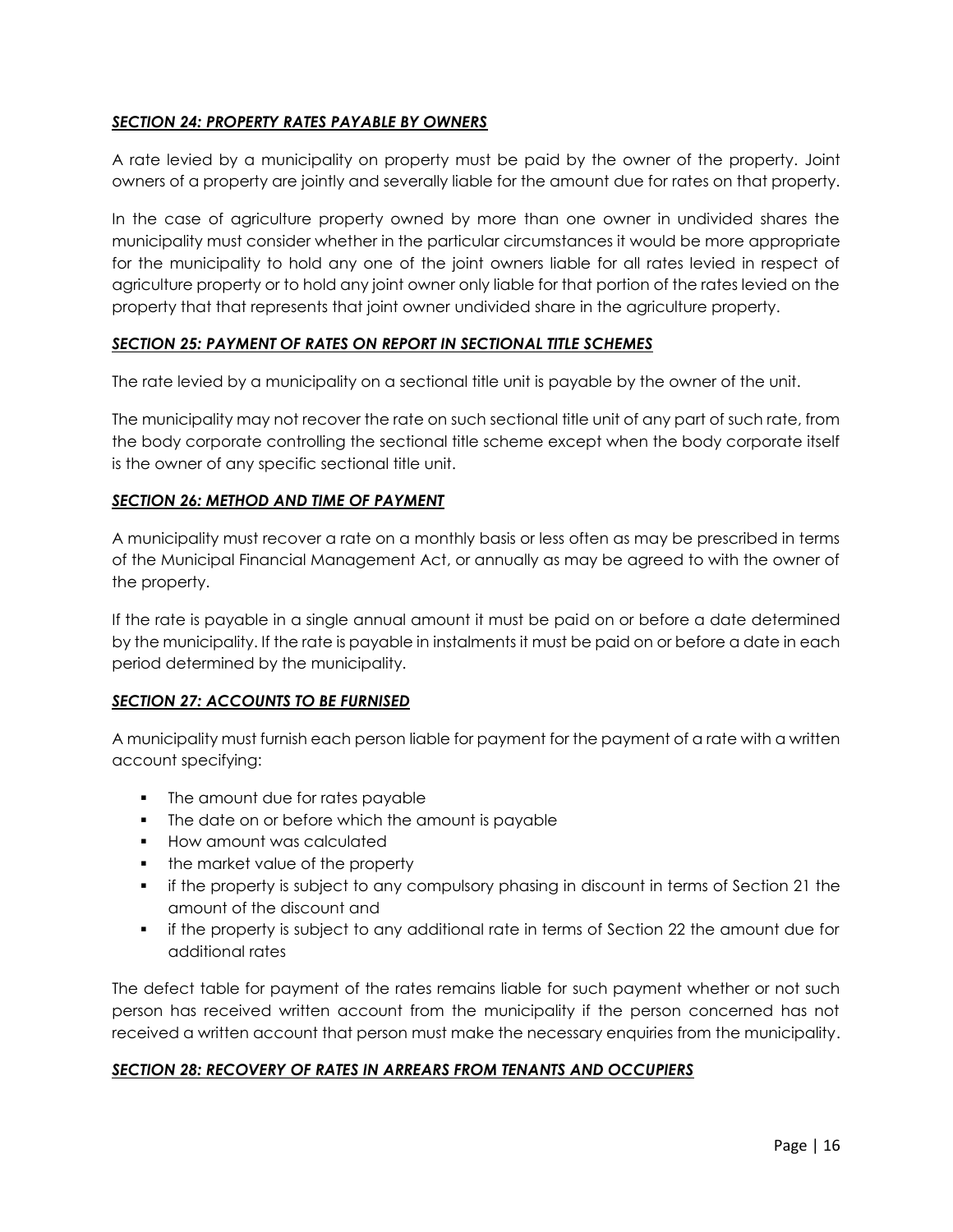If an amount due for rates levied in respect of a property is unpaid by the owner of the property after the date determined for payment by the municipality, the municipality may recover the amount in whole or in part from a tenant or occupier of the property, despite any contractual obligation to the contrary on the tenant or occupier. The municipality may recover an amount only after it has served a written notice on such tenant or occupier.

The amount that the municipality may recover from the tenant or occupier is limited to the amount of the rent or other money or payable, but not yet paid, by such tenant or occupier of the property.

# *SECTION 29: RECOVERY OF RATES FROM AGENTS*

A municipality may recover the amount due for rates on a property in whole or in part from the agent of the owner, if this is more convenient for the municipality but only after the municipality has served a written notice on the agent in this regard.

The amount that the municipality may recover from the agent is limited to the amount of any rent or other money received by the agent on behalf of the owner less any commission due to the agent.

# *SECTION 30: GENERAL VALUAT ION AND PREPARATION OF VALUATION ROLLS*

A municipality intending to levy a rate on property must cause a general valuation to be made of all properties in the municipality and must prepare a valuation roll of all properties in terms of such valuation.

All rateable properties in a municipal area must be valued during such general valuation, including all properties full or partially excluded from rates in terms of Section 17 of the present Act. However, if the municipality does not intend to levy rates on its own property on public service infrastructure owned by a municipal entity on rights in properties and on properties in respect of which it is impossible or unreasonably difficult to establish a market value because of legally insecure tenure resulting from past racial discrimination the municipality is not obliged to value such properties as part of the valuation process.

A municipality may also apply to the minister for exemption from the obligation to value properties excluded from rates in terms of Section 17n if the municipality can demonstrate that the valuation of such properties is too onerous for it, given its financial and administrative capacity.

Properties which have been valued because of any of the foregoing considerations must nevertheless be included in the valuation roll.

# *SECTION 31: DATE OF VALUATION*

For the purposes of a general valuation a municipality must determine a date that may be not more than 12 months before the start of the finance year in which the valuation roll is to be first implemented.